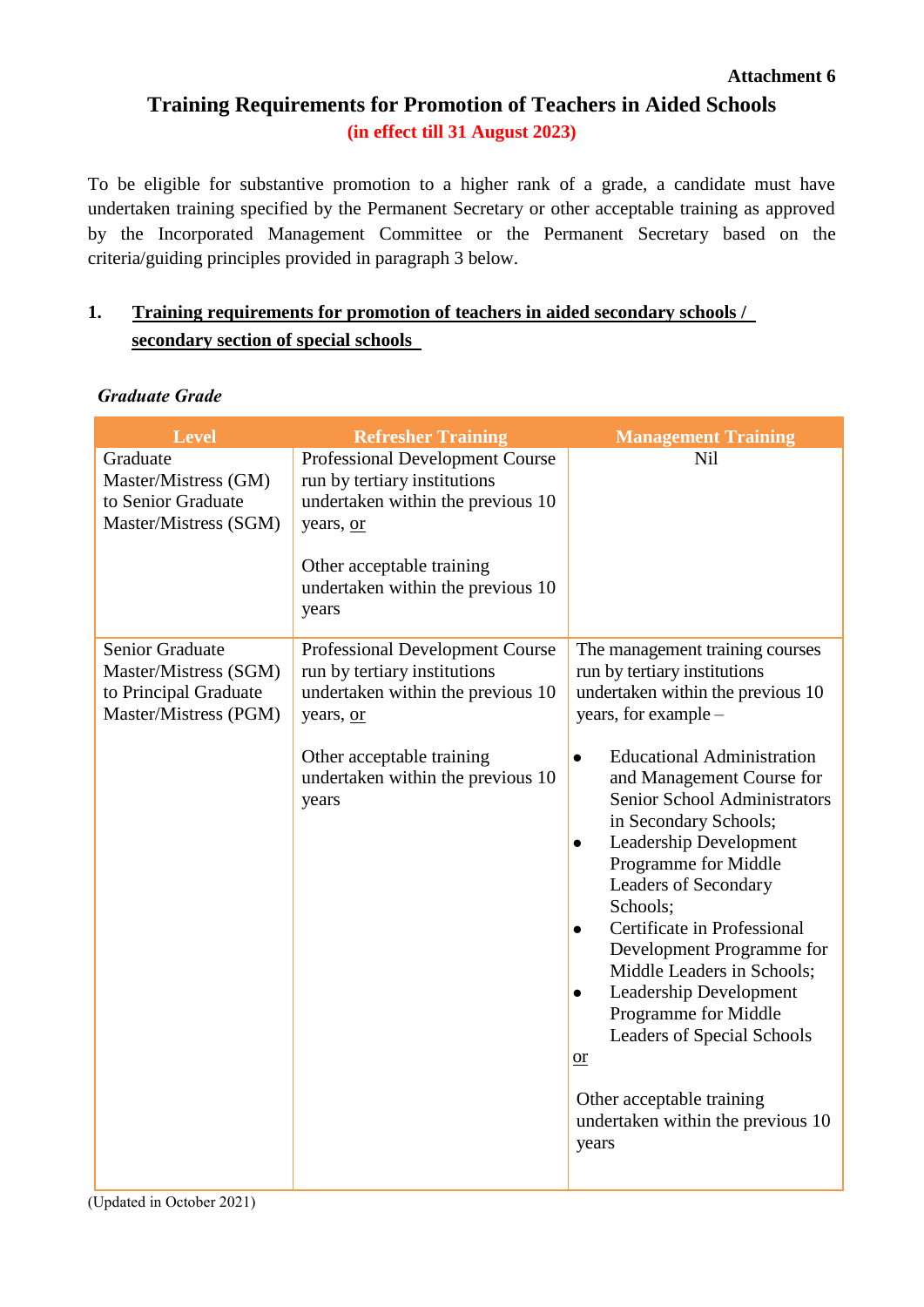| <b>Level</b>                                                                                                    | <b>Refresher Training</b> | <b>Management Training</b>                                  |  |
|-----------------------------------------------------------------------------------------------------------------|---------------------------|-------------------------------------------------------------|--|
| Senior Graduate<br>Master/Mistress (SGM)<br>to Principal Graduate<br>Master/Mistress<br>$(PGM)^*$               |                           | Certification for Principalship within the previous 5 years |  |
| Senior Graduate<br>Master/Mistress (SGM)<br>or Principal Graduate<br>Master/Mistress (PGM)<br>to Principal II/I |                           | Certification for Principalship within the previous 5 years |  |
| Principal Graduate<br>Master/Mistress<br>$(PGM)*$ to Principal<br>II/I                                          |                           | <b>Nil</b>                                                  |  |
| Principal II to Principal I                                                                                     |                           | Nil                                                         |  |

\* Secondary school head at Principal Graduate Master/Mistress (PGM) rank

- Note 1: The requirement for refresher training at tertiary institutions will be waived for teachers who have completed a Teacher's Certificate or a Post-graduate Certificate/Diploma in Education course within the previous 5 years.
- Note 2: Requirement for special education teachers is the same as that for ordinary teachers.
- Note 3: The minimum numbers of contact hours for refresher training course and management training course are 90 hours and 40 hours respectively.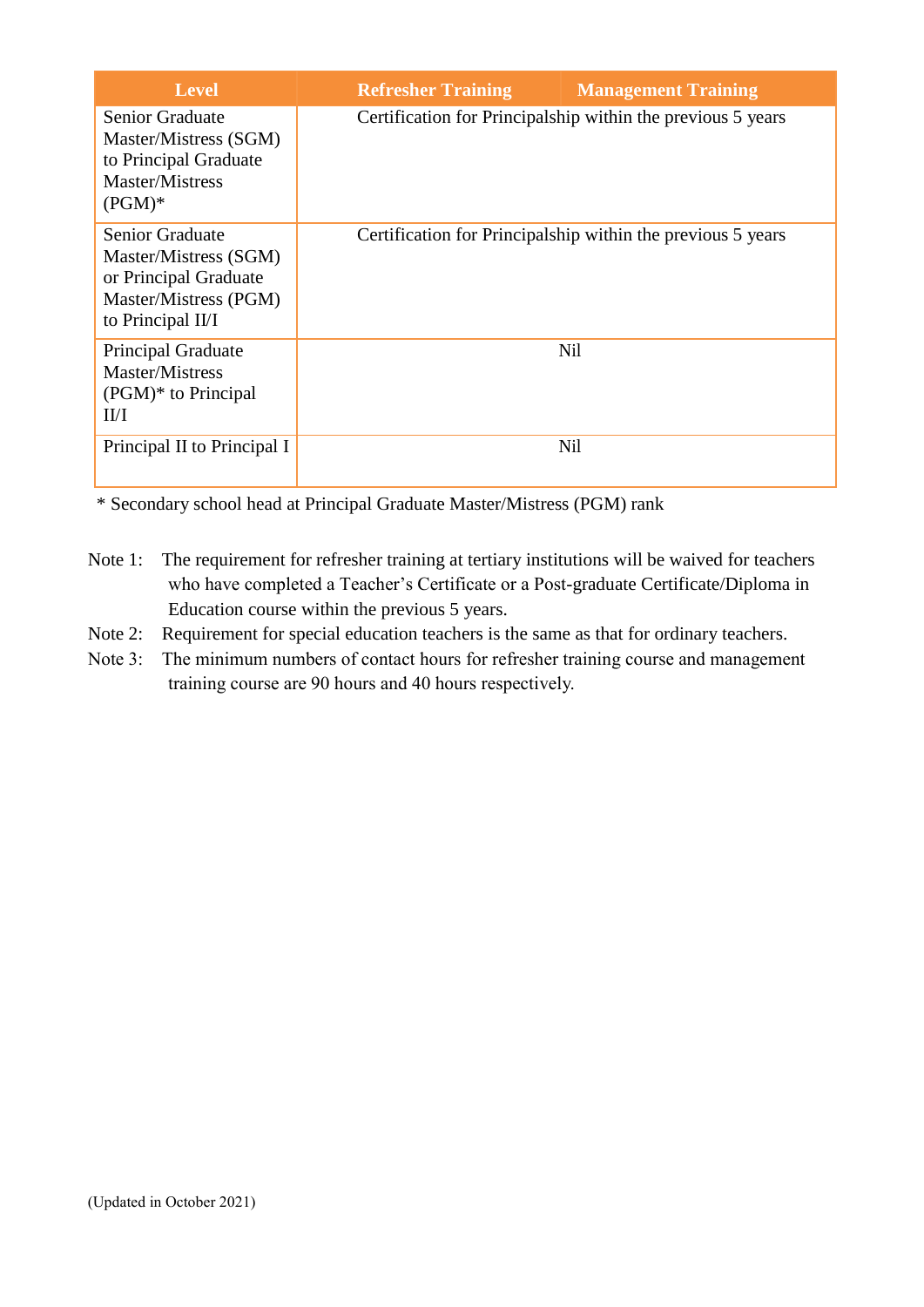# **2. Training requirements for promotion of teachers in aided primary schools / primary section of special schools**

### *(a) Non-graduate Grade*

| <b>Level</b>                                                                                      | <b>Refresher Training</b>                                                                                                                                 | <b>Management Training</b>                                                                                                                                                                                                             |
|---------------------------------------------------------------------------------------------------|-----------------------------------------------------------------------------------------------------------------------------------------------------------|----------------------------------------------------------------------------------------------------------------------------------------------------------------------------------------------------------------------------------------|
| Assistant<br>Master/Mistress (AM)<br>to Senior Primary<br><b>School Master/Mistress</b><br>(SPSM) | <b>Professional Development Course</b><br>run by the tertiary institutions<br>undertaken within the previous 10<br>years, or<br>Other acceptable training | The management training courses<br>run by tertiary institutions<br>undertaken within the previous 10<br>years, for example $-$<br>Leadership Development                                                                               |
|                                                                                                   | undertaken within the previous 10<br>years                                                                                                                | Programme for Middle<br>Leaders of Primary Schools;<br>Certificate in Professional<br>Development Programme for<br>Middle Leaders in Schools;<br>Leadership Development<br>Programme for Middle<br>Leaders of Special Schools;<br>$or$ |
|                                                                                                   |                                                                                                                                                           | Other acceptable training<br>undertaken within the previous 10<br>years                                                                                                                                                                |

## *(b) Graduate Grade*

| <b>Level</b>                           | <b>Refresher Training</b>         | <b>Management Training</b> |
|----------------------------------------|-----------------------------------|----------------------------|
| <b>Assistant Primary</b>               | Professional Development Course   | <b>Nil</b>                 |
| <b>School Master/Mistress</b>          | run by tertiary institutions      |                            |
| (APSM) to Primary                      | undertaken within the previous 10 |                            |
| <b>School Master/Mistress</b><br>(PSM) | years, or                         |                            |
|                                        | Other acceptable training         |                            |
|                                        | undertaken within the previous 10 |                            |
|                                        | years                             |                            |
|                                        |                                   |                            |
|                                        |                                   |                            |
|                                        |                                   |                            |
|                                        |                                   |                            |
|                                        |                                   |                            |
|                                        |                                   |                            |
|                                        |                                   |                            |
|                                        |                                   |                            |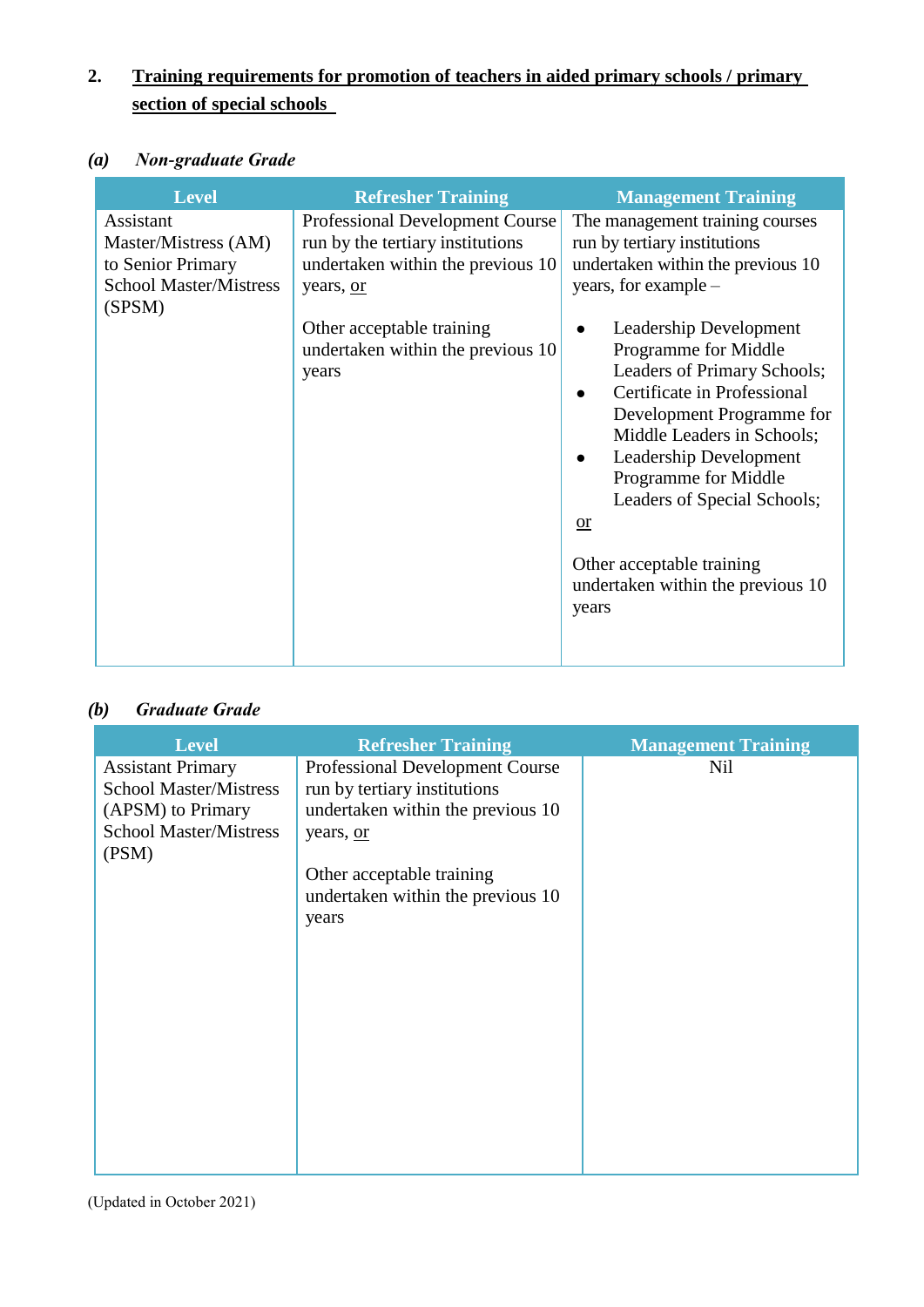| <b>Level</b>                                                                                                                                               | <b>Refresher Training</b>                                                                                                                                                                        | <b>Management Training</b>                                                                                                                                                                                                                                                                                                                                                                                                                                                                               |
|------------------------------------------------------------------------------------------------------------------------------------------------------------|--------------------------------------------------------------------------------------------------------------------------------------------------------------------------------------------------|----------------------------------------------------------------------------------------------------------------------------------------------------------------------------------------------------------------------------------------------------------------------------------------------------------------------------------------------------------------------------------------------------------------------------------------------------------------------------------------------------------|
| Primary School<br>Master/Mistress (PSM) to<br>Senior Primary School<br>Master/Mistress (SPSM)                                                              | Professional Development Course<br>run by the tertiary institutions<br>undertaken within the previous 10<br>years, or<br>Other acceptable training<br>undertaken within the previous 10<br>years | The management training courses<br>run by tertiary institutions<br>undertaken within the previous 10<br>years, for example -<br>Leadership Development<br>$\bullet$<br>Programme for Middle<br>Leaders of Primary Schools;<br>Certificate in Professional<br>$\bullet$<br>Development Programme<br>for Middle Leaders in<br>Schools;<br>Leadership Development<br>Programme for Middle<br>Leaders of Special Schools;<br>$or$<br>Other acceptable training<br>undertaken within the previous 10<br>years |
| <b>Primary School</b><br>Master/Mistress (PSM) to<br>Senior Primary School<br>Master/Mistress (SPSM)*                                                      | Certification for Principalship within the previous 5 years                                                                                                                                      |                                                                                                                                                                                                                                                                                                                                                                                                                                                                                                          |
| <b>Primary School</b><br>Master/Mistress (PSM) or<br><b>Senior Primary School</b><br>Master/Mistress (SPSM)<br>to Headmaster/<br>Headmistress II (HM<br>II | Certification for Principalship within the previous 5 years                                                                                                                                      |                                                                                                                                                                                                                                                                                                                                                                                                                                                                                                          |
| Senior Primary School<br>Master/Mistress (SPSM)*<br>to Headmaster/<br>Headmistress II (HM II)                                                              | Nil                                                                                                                                                                                              |                                                                                                                                                                                                                                                                                                                                                                                                                                                                                                          |
| Headmaster/<br>Headmistress II (HM II)<br>to Headmaster/<br>Headmistress I (HM I)                                                                          | Nil                                                                                                                                                                                              |                                                                                                                                                                                                                                                                                                                                                                                                                                                                                                          |

\* Primary school head at Senior Primary School Master/Mistress (SPSM) rank

Note 1: The requirement for refresher training at tertiary institutions will be waived for teachers who have completed a Teacher's Certificate or a Post-graduate Certificate/Diploma in Education course within the previous 5 years.

(Updated in October 2021)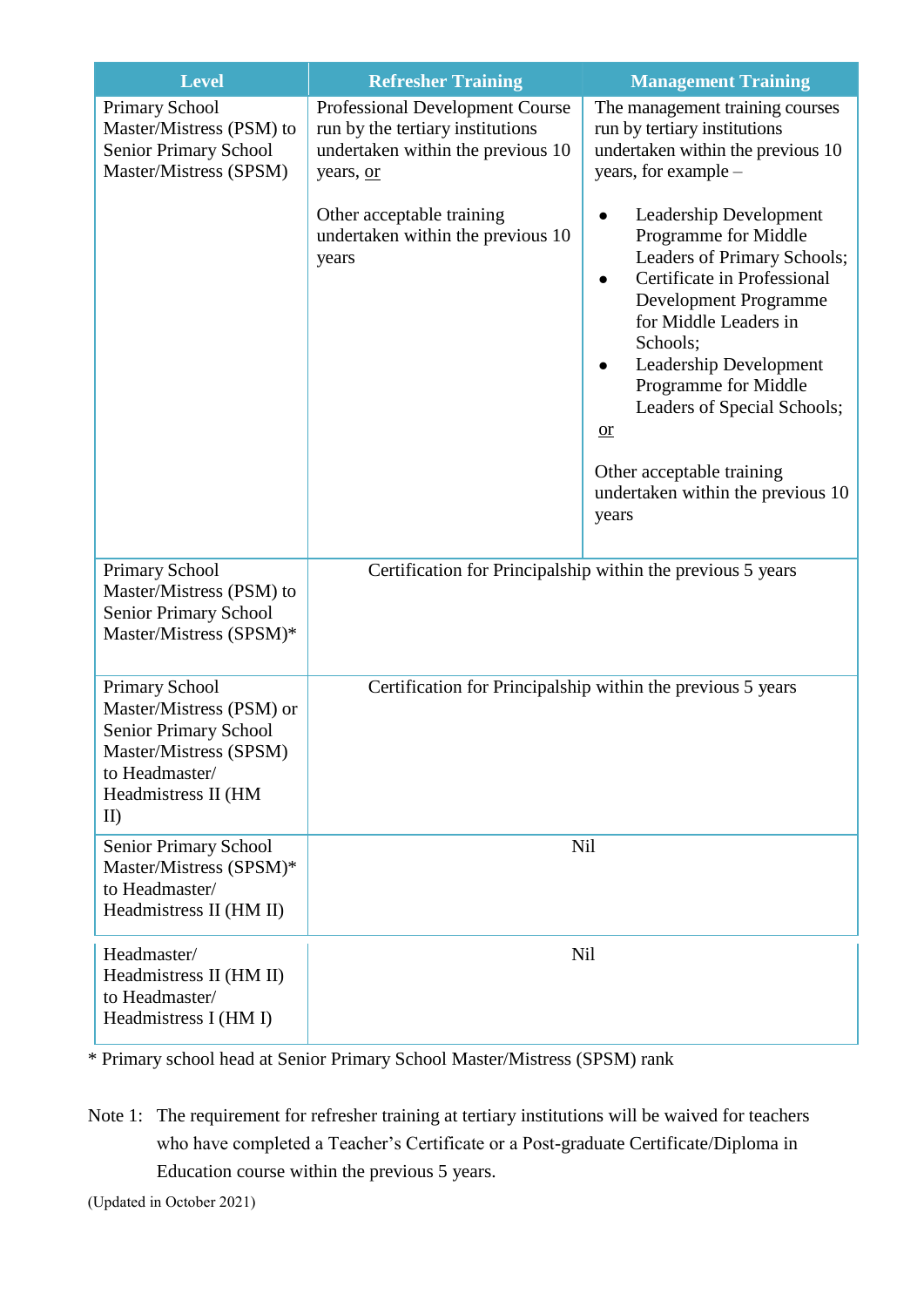- Note 2: Requirement for special education teachers is the same as that for ordinary teachers.
- Note 3: The minimum numbers of contact hours for refresher training course and management training course are 90 hours and 40 hours respectively.
- Note 4: Starting from the 2011/12 school year, teachers promoted to the SPSM rank should fulfil both the refresher training and the school management training.

#### **3. Other acceptable training courses**

The following criteria/guiding principles will be adopted in assessing whether other course(s) undertaken by candidate is/are considered as acceptable/equivalent to the training course(s) specified:

#### *(a) Other Acceptable Refresher Training*

The training consists of course(s) that provide(s) opportunities for teachers to update their professional knowledge on modern methods and approaches related to teaching/learning and student support. The knowledge gained can facilitate them in better carrying out their duties in the school. The minimum number of contact hours is 90. The course(s) is/are offered by EDB or local tertiary institutions.

#### *(b) Other Acceptable Management Training*

The training consists of course(s) that provide(s) opportunities for teachers to study various school management or education administration issues. The knowledge gained can enable the teachers to contribute to the effective and efficient operation of the school. The minimum number of contact hours is 40. The course(s) is/are offered by EDB or local tertiary institutions.

**Remark:** For aggregation of courses, no less than 50% of minimum contact hours (i.e. 45 hours for refresher training and 20 hours for management courses) should be accumulated through the courses with duration of not less than 3 days (18 contact hours) and the rest are from courses with duration of not less than half day (3 contact hours).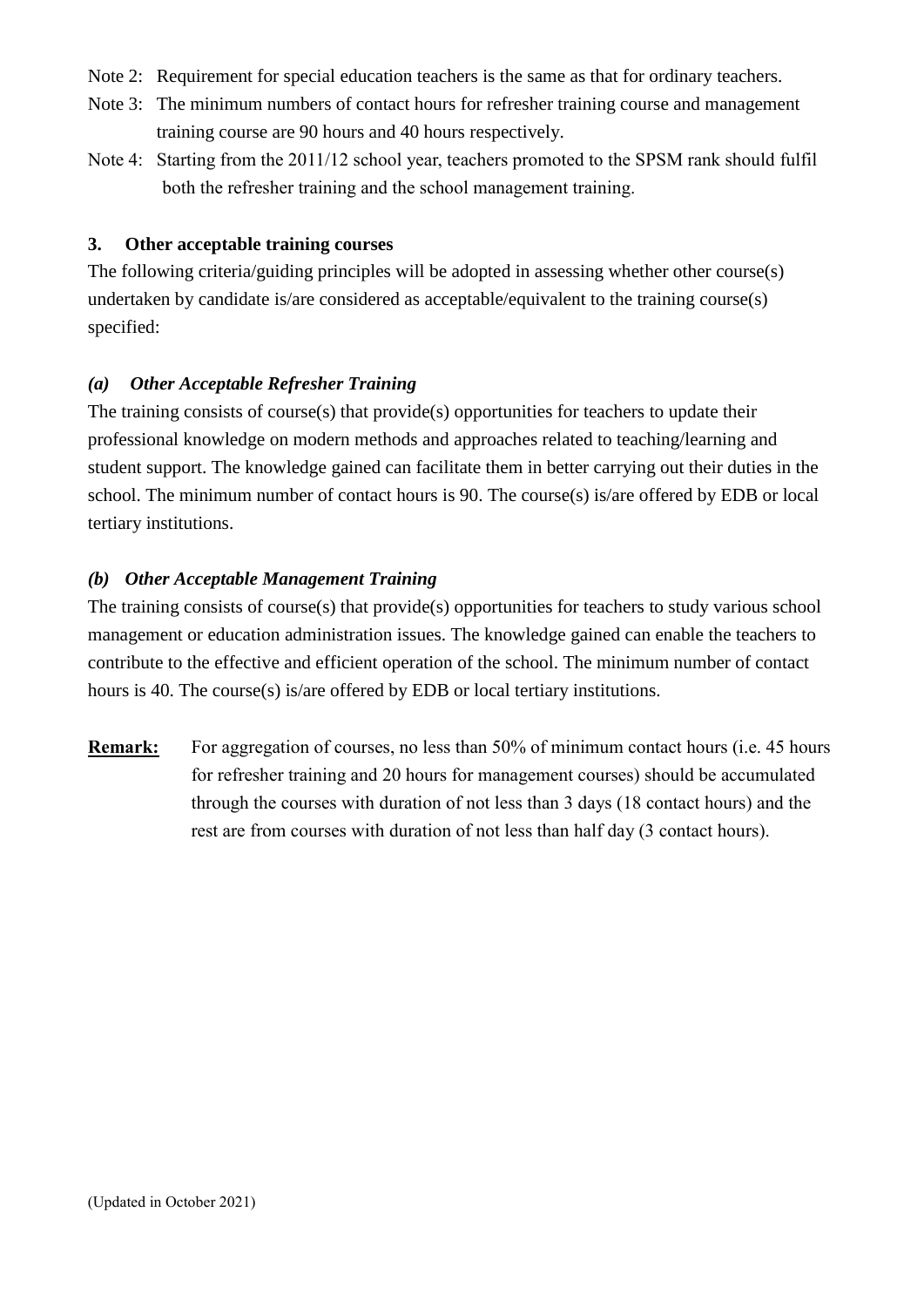# *(For Reference)* **Training Requirements for Promotion of Non-graduate Grade Teachers in Aided Schools (in effect till 31 August 2023)**

## **Aided secondary schools / secondary section of special schools**

| <b>Level</b>                                                                                    | <b>Refresher Training</b>                                                                                                                                                                    | <b>Management Training</b>                                                                                                                                                                                         |
|-------------------------------------------------------------------------------------------------|----------------------------------------------------------------------------------------------------------------------------------------------------------------------------------------------|--------------------------------------------------------------------------------------------------------------------------------------------------------------------------------------------------------------------|
| Certificated<br>Master/Mistress (CM)<br>to Assistant<br>Master/Mistress (AM)                    | Professional Development Course<br>run by tertiary institutions<br>undertaken within the previous 10<br>years, or<br>Other acceptable training<br>undertaken<br>within the previous 10 years | Nil                                                                                                                                                                                                                |
| <b>Assistant</b><br>Master/Mistress (AM) to<br><b>Senior Assistant</b><br>Master/Mistress (SAM) | Professional Development Course<br>run by tertiary institutions<br>undertaken within the previous 10<br>years, or<br>Other acceptable training<br>undertaken within the previous 10<br>years | The management training courses<br>run by tertiary institutions<br>undertaken within the previous 10<br>years, for example -<br>Leadership Development<br>Programme for Middle<br>Leaders of Secondary<br>Schools; |
|                                                                                                 |                                                                                                                                                                                              | Certificate in Professional<br>$\bullet$<br>Development Programme for<br>Middle Leaders in Schools<br>$or$<br>Other acceptable training<br>undertaken within the previous 10<br>years                              |

### **Aided primary schools / primary section of special schools**

| <b>Level</b>                                         | <b>Refresher Training</b>                                                                                   | <b>Management Training</b> |
|------------------------------------------------------|-------------------------------------------------------------------------------------------------------------|----------------------------|
| Certificated<br>Master/Mistress (CM)<br>to Assistant | <b>Professional Development Course</b><br>run by tertiary institutions<br>undertaken within the previous 10 | <b>Nil</b>                 |
| Master/Mistress (AM)                                 | years, or<br>Other acceptable training<br>undertaken within the previous 10<br>years                        |                            |
|                                                      |                                                                                                             |                            |